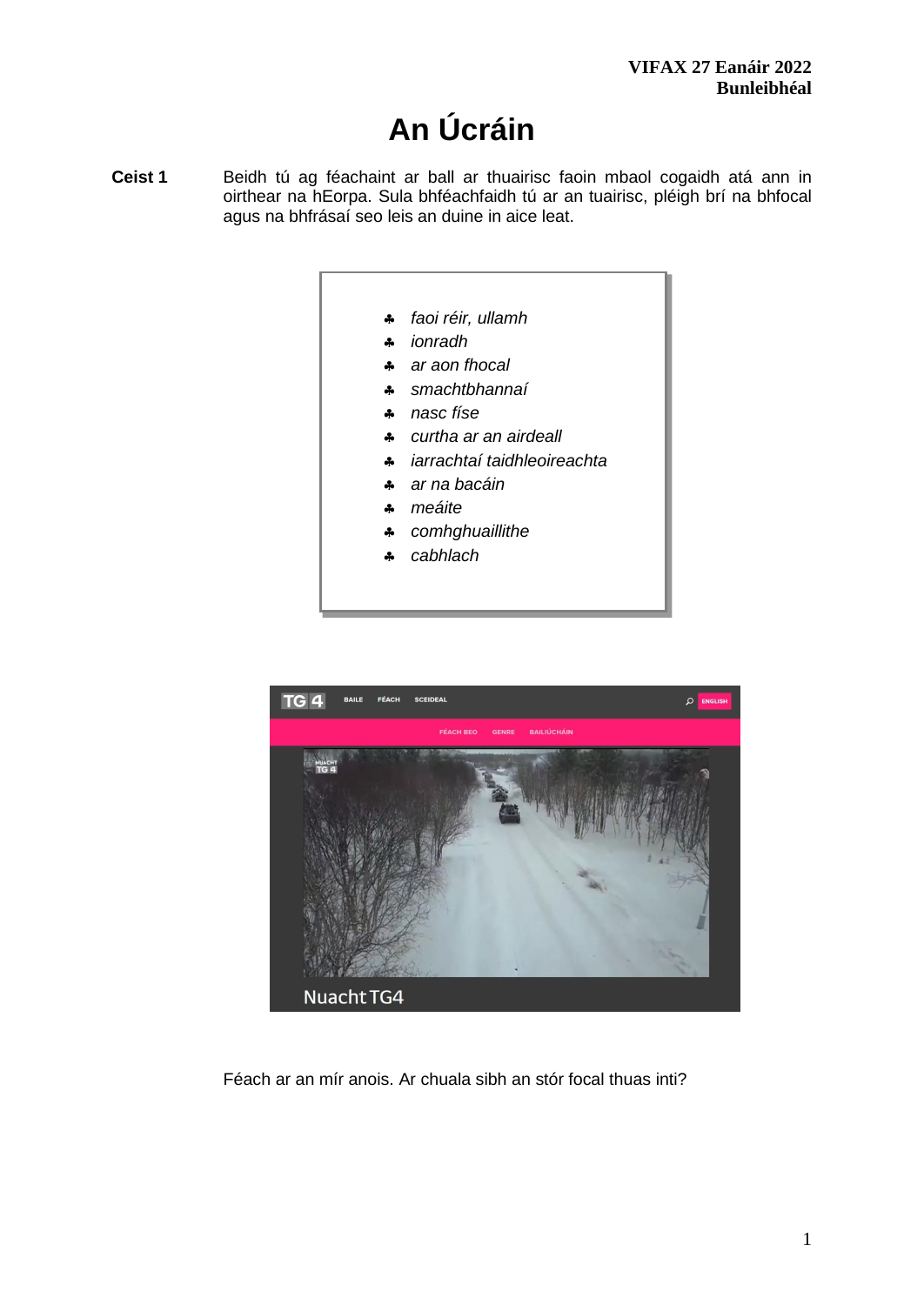**Ceist 2** Féach ar an mír den dara huair. Ceangail na focail ar chlé leis an eolas ceart ar dheis. Tá an chéad cheann déanta duit.

| 8,5000<br>$\mathbf{1}$ . |                          | a. | Dúirt sé go bhfuil ceannairí an Iarthair |  |  |
|--------------------------|--------------------------|----|------------------------------------------|--|--|
|                          |                          |    | aontaithe faoi cad atá le déanamh.       |  |  |
| 2.                       | Cruinniú ar nasc físe    | b. | Ní dóigh leis go n-ionsóidh an Rúis an   |  |  |
|                          |                          |    |                                          |  |  |
|                          |                          |    | Úcráin.                                  |  |  |
| 3.                       | Uachtarán<br>Stát<br>na  | C. | D'iarr sí ar a comhghuaillithe an fód a  |  |  |
|                          | Aontaithe                |    | sheasamh in éadan na Rúise.              |  |  |
| 4.                       | <b>Thomas Byrne</b>      |    | Ceannairí an Iarthair ag plé na          |  |  |
|                          |                          |    | géarchéime.                              |  |  |
|                          | 5.<br>Déaglán de Bréadún |    | Ag traenáil chun cuidiú le hArm na       |  |  |
|                          |                          | е. | hÚcráine más gá.                         |  |  |
| 6.                       | An Ríocht Aontaithe      |    | Chun léirsiú síochánta dhéanamh in uiscí |  |  |
|                          |                          |    | na hÉireann.                             |  |  |
| 7.                       | lascairí an iardheiscirt |    | Saighdiúirí na Stát Aontaithe réidh chun |  |  |
|                          |                          | g. | troda.                                   |  |  |
| 8.                       | Sibhialtaigh na hÚcráine |    | I mbun cainteanna taidhleoireachta chun  |  |  |
|                          |                          | h. | an Rúis a stopadh.                       |  |  |
|                          |                          |    |                                          |  |  |

- **Ceist 3** Féach ar an tuairisc arís agus bain úsáid as na focail thuas (faoi Cheist 1) chun cur síos gearr a dhéanamh don duine in aice leat faoi ábhar na míre.
- **Ceist 4** '*…tá a lán iarrachtaí ar siúl…*'

Cad é an difríocht idir: *tá sé* agus *bíonn sé*? Pléigh an cheist leis an duine in aice leat.

Anois, roghnaígí an fhoirm cheart den bhriathar chun na bearnaí a líonadh.

- 1. Is minic a \_\_\_\_\_\_\_\_\_\_\_ an trácht go huafásach ar maidin.
- 2. \_\_\_\_\_\_\_\_\_\_\_ ar a laghad slisín amháin aráin agam gach lá.
- 3. \_\_\_\_\_\_\_\_\_\_\_ sé an-fhuar inniu.
- 4. \_\_\_\_\_\_\_\_\_\_\_ an aimsir go deas i rith an tsamhraidh de ghnáth.
- 5. \_\_\_\_\_\_\_\_\_\_\_ muintir na Spáinne an-chairdiúil ar fad.
- 6. \_\_\_\_\_\_\_\_\_\_\_ an chathair plódaithe nuair a \_\_\_\_\_\_\_\_\_\_\_ an fhéile ar siúl.
- 7. \_\_\_\_\_\_\_\_\_\_\_ a lán Éireannach ina gcónaí i Nua-Eabhrac.
- 8. Thug mé cuairt ar Sheán agus \_\_\_\_\_\_\_\_\_\_\_ sé i bhfad níos fearr anois.

Cumaigí ceisteanna anois a bhfuil *tá/níl* agus *bíonn/ní bhíonn* mar fhreagra orthu. Cuirigí na ceisteanna ar a chéile.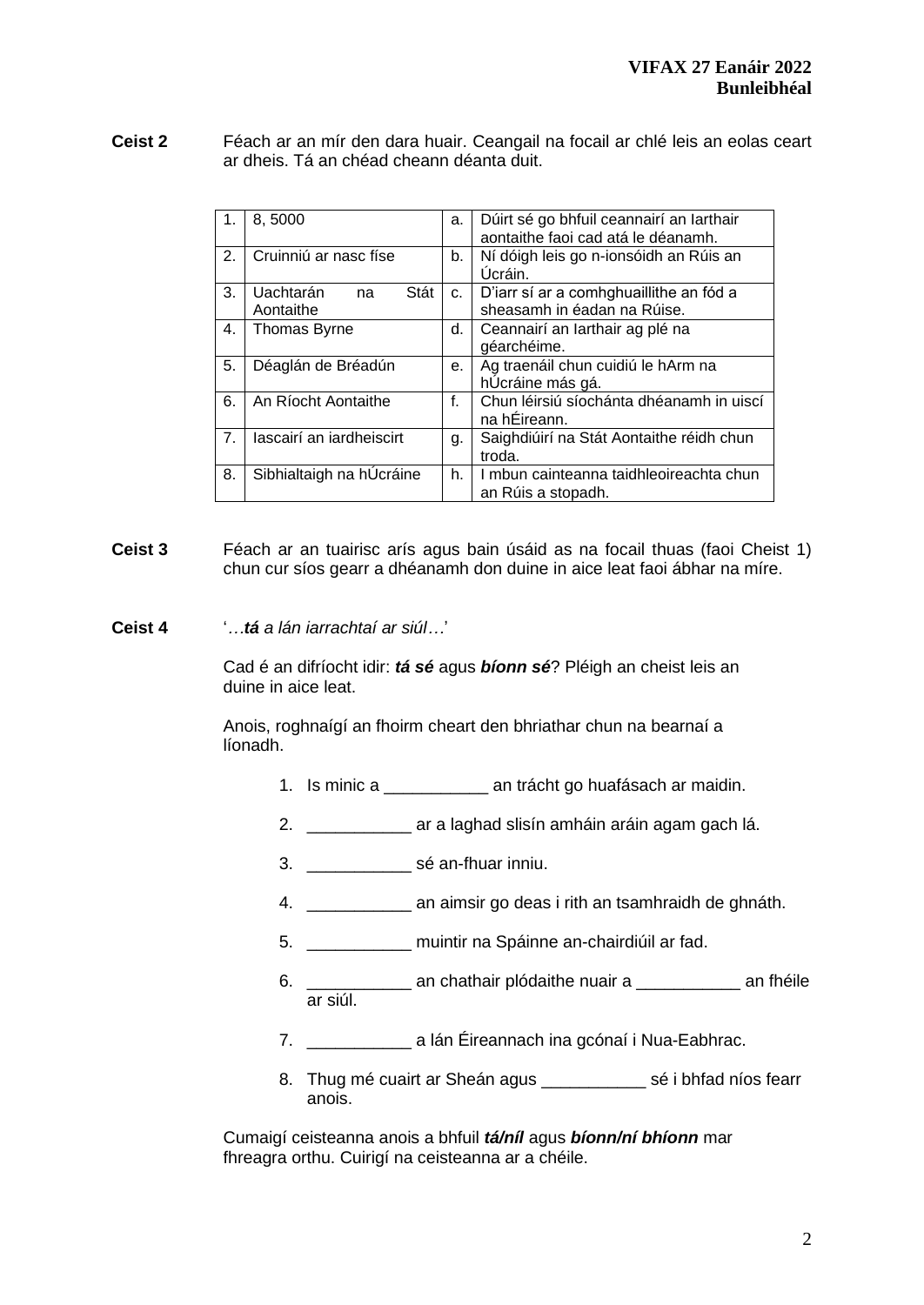## **Ceist 5** An t-urú

Tá sé urú in easnamh sa sliocht thíos. Cuir isteach anois iad.

### **Eimear Ní Chonaola**

Bhur céad fáilte ar ais chuig Nuacht TG4. Tá Stáit Aontaithe Mheiriceá faoi réir le 8,500 saighdiúir a chur go hoirthear na hEorpa le tacú le NATO más gá, mar gheall ar an imní mhór atá ann go bhfuil an Rúis ag beartú ionradh a dhéanamh ar an Úcráin. Tá tíortha an Iarthair ar aon fhocal go cuirfear smachtbhannaí ar an Rúis ar scála nach facthas riamh cheana, má dhéanann siad ionsaí ar an Úcráin. Tá an Taoiseach, Micheál Martin, ag moladh do dhaoine gan taisteal chun na hÚcráine, mura bhfuil géarghá leis.

### **Eibhlín Ní Choistealbha**

Cleachtadh míleata ag leanúint ar aghaidh i tuaisceart na Rúise agus teannas leis an Úcráin ag méadú lá i diaidh lae. Bhí cruinniú ar nasc físe ag ceannairí an Iarthair chun an ghéarchéim a phlé agus táid ar aon fhocal go gearrfar smachtbhannaí tromchúiseacha ar an Rúis má dhéanann siad ionradh ar an Úcráin. Tá sé séanta ag an Rúis go bhfuil aon phlean acu a leithéid a dhéanamh. Dúirt Uachtarán Mheiriceá go bhfuil aontacht iomlán i measc chumhachtaí an Iarthair maidir le conas stop a chur leis an Rúis.

**Ceist 6** Pléigh na ceisteanna seo le do ghrúpa:

- 1. Cad atá ar eolas agat faoin Úcráin agus faoin Rúis?
- 2. Cad atá ar eolas agat faoin gcaidreamh idir an dá thír?
- 3. Conas a chuirfeadh cogadh idir an Úcráin agus an Rúis isteach ar do shaol féin, dar leat?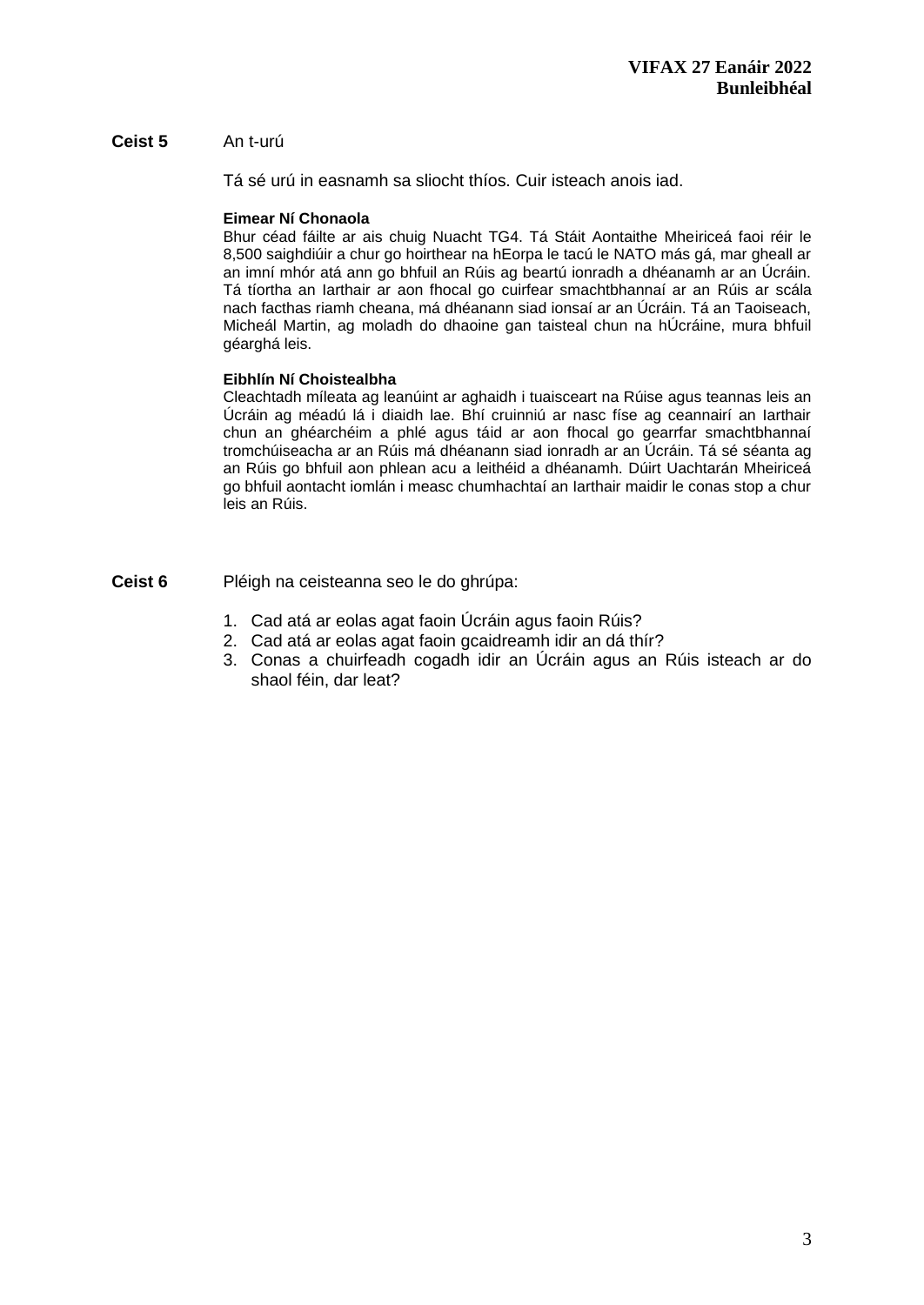## **Treoracha agus Freagraí Ceist 1**

- 1. *faoi réir, ullamh* ready
- 
- 3. *ar aon fhocal* unanimous
- 4. *smachtbhannaí* sanctions
- 5. *nasc físe* video link
- 6. *curtha ar an airdeall* alerted, warned
- 7. *iarrachtaí taidhleoireachta* diplomatic attempts
- 8. *ar na bacáin* **being the set on the horizon**
- 
- 10. *comhghuaillithe* allies
- 11. *cabhlach* fleet

## **Ceist 2**

2. *ionradh* incursion, invasion 9. *meáite* measured, deliberate

## **Ceist 3**

Féach an script.

## **Ceist 4**

*Tá sé* – an aimsir láithreach; *bíonn sé* – an aimsir ghnáthláithreach.

- 1. Is minic a **bhíonn** an trácht go huafásach ar maidin.
- 2. **Bíonn** ar a laghad slisín amháin aráin agam gach lá.
- 3. **Tá** sé an-fhuar inniu.
- 4. **Bíonn** an aimsir go deas i rith an tsamhraidh de ghnáth.
- 5. **Tá** muintir na Spáinne an-chairdiúil ar fad.
- 6. **Bíonn** an chathair plódaithe nuair a **bhíonn** an fhéile ar siúl.
- 7. **Tá** a lán Éireannach ina gcónaí i Nua-Eabhrac.
- 8. Thug mé cuairt ar Sheán agus **tá** sé i bhfad níos fearr anois.

### **Ceist 5**

Bhur **g**céad fáilte ar ais chuig Nuacht TG4. Tá Stáit Aontaithe Mheiriceá faoi réir le 8,500 saighdiúir a chur go hoirthear na hEorpa le tacú le NATO más gá, mar gheall ar an imní mhór atá ann go bhfuil an Rúis ag beartú ionradh a dhéanamh ar an Úcráin. Tá tíortha an Iarthair ar aon fhocal go **g**cuirfear smachtbhannaí ar an Rúis ar scála nach **bh**facthas riamh cheana, má dhéanann siad ionsaí ar an Úcráin. Tá an Taoiseach, Micheál Martin, ag moladh do dhaoine gan taisteal chun na hÚcráine, mura bhfuil géarghá leis.

#### **Eibhlín Ní Choistealbha**

Cleachtadh míleata ag leanúint ar aghaidh i **d**tuaisceart na Rúise agus teannas leis an Úcráin ag méadú lá i **n**diaidh lae. Bhí cruinniú ar nasc físe ag ceannairí an Iarthair chun an ghéarchéim a phlé agus táid ar aon fhocal go **n**gearrfar smachtbhannaí tromchúiseacha ar an Rúis má dhéanann siad ionradh ar an Úcráin. Tá sé séanta ag an Rúis go bhfuil aon phlean acu a leithéid a dhéanamh. Dúirt Uachtarán Mheiriceá go bhfuil aontacht iomlán i measc chumhachtaí an Iarthair maidir le conas stop a chur leis an Rúis.

### **Ceist 6**

Is féidir na foghlaimeoirí a chur ag plé na gceisteanna seo i mbeirteanna nó i ngrúpaí de thriúr nó de cheathrar.